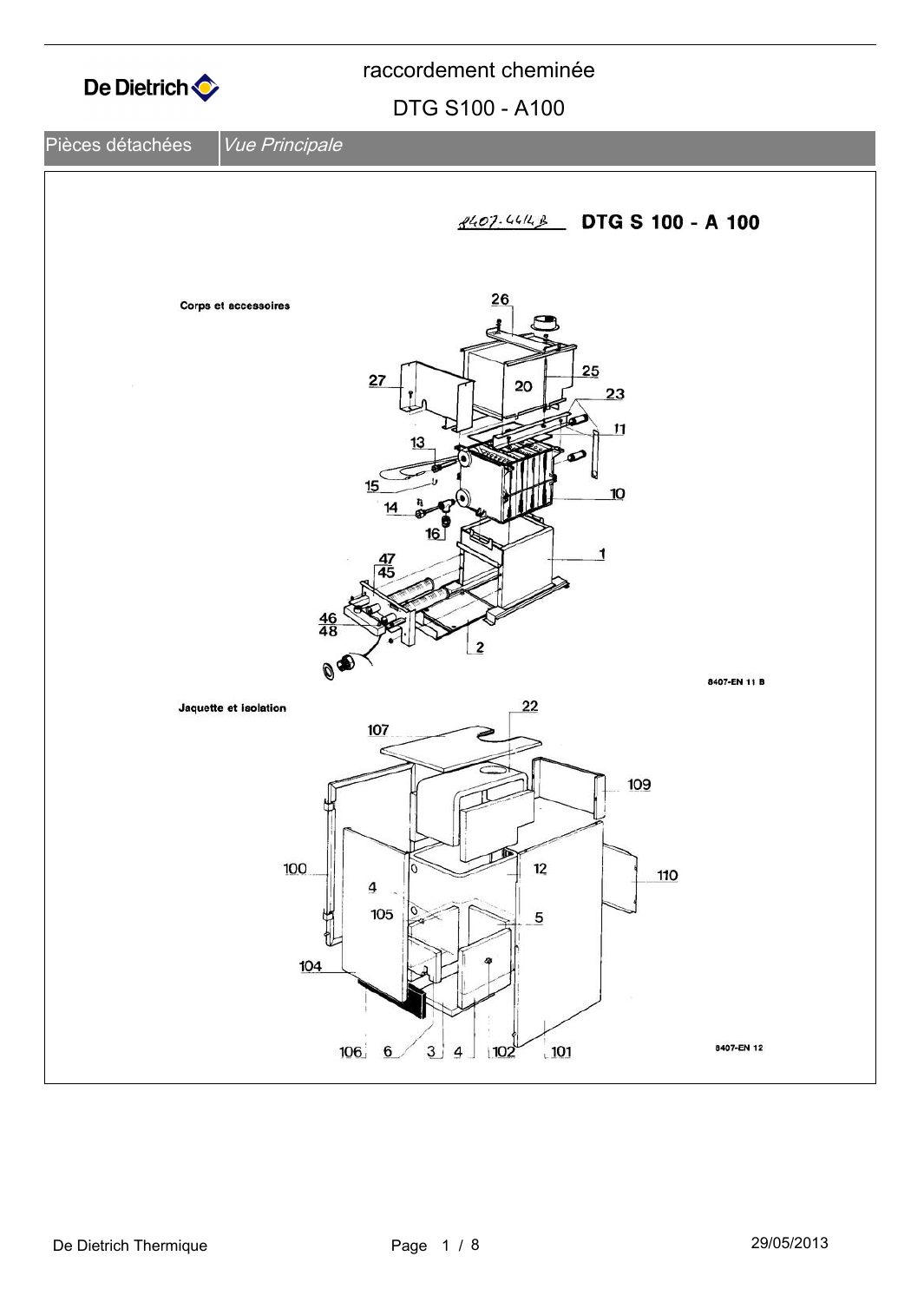

### DTG S100 - A100

| Réf.           | Référence | Description                      | Qté          | Tarif          | <b>Remarques</b> |
|----------------|-----------|----------------------------------|--------------|----------------|------------------|
| 1              | 84078912  | FOYER CPL.3EL.                   | 1            | 177,00 €       |                  |
| $\mathbf{1}$   | 84078914  | FOYER CPL.5EL.                   | $\mathbf{1}$ | 236,00 €       |                  |
| 1              | 84078970  | FOYER CPL.7EL.                   | 1            | Nous consulter |                  |
| $\mathbf{1}$   | 84358965  | FOYER CPL.4EL.                   | $\mathbf{1}$ | Nous consulter |                  |
| 1              | 84078971  | FOYER CPL.8EL.                   | 1            | Nous consulter |                  |
| $\mathbf{1}$   | 84078915  | FOYER CPL.6EL.                   | $\mathbf{1}$ | Nous consulter |                  |
| $\overline{2}$ | 84068087  | PLAQUE ANTI-RAYONNEMENT          | 1            | 5,15€          |                  |
| $\overline{2}$ | 84071524  | BAC 8EL.                         | $\mathbf{1}$ | 36,70 €        |                  |
| 2              | 84071523  | BAC 7EL.                         | 1            | Nous consulter |                  |
| 3              | 97550643  | ISOLAT.BAC 3EL. 8406-4015        | $\mathbf{1}$ | 6,70 €         |                  |
| 3              | 97550644  | ISOLAT BAC 4EL. 8406-4015        | 1            | 10,20 €        |                  |
| 3              | 97550645  | ISOLAT.BAC 5EL. 8406-4015        | $\mathbf{1}$ | 13,60 €        |                  |
| 3              | 97550646  | ISOLAT.BAC 6EL. 8406-4015        | 1            | 17,10 €        |                  |
| 3              | 97550648  | ISOLAT.BAC 8EL. 8406-4015        | $\mathbf{1}$ | 21,20 €        |                  |
| 3              | 97550647  | ISOLAT BAC 7EL. 8406-4015        | $\mathbf{1}$ | 19,60 €        |                  |
| $\overline{4}$ | 97550633  | ISOL.LAT.FOY.3E.8406-4010        | $\mathbf{1}$ | Nous consulter |                  |
| 4              | 97550636  | ISOL.LAT.FOY.6E.8406-4010        | 1            | Nous consulter |                  |
| 4              | 97550638  | ISOL.LAT.FOY.7E.8406-4010        | $\mathbf{1}$ | Nous consulter |                  |
| 4              | 97550639  | ISOL.LAT.FOY.8E.8406-4010        | 1            | Nous consulter |                  |
| $\overline{4}$ | 97550634  | ISOL.LAT.FOY.4E.8406-4010        | $\mathbf{1}$ | Nous consulter |                  |
| 4              | 97550635  | ISOL LAT FOY 5E 8406-4010        | 1            | Nous consulter |                  |
| 5              | 97550637  | ISOL.ARR.FOYER 8406-4010         | $\mathbf{1}$ | Nous consulter |                  |
| 6              | 97550642  | ISOL.PLAQ.AV.FOY8406-4014        | 1            | 6,70 €         |                  |
| 10             | 84078916  | <b>CORPS CHAUDIERE 3EL.</b>      | $\mathbf{1}$ | Nous consulter |                  |
| 10             | 84078972  | CORPS CHAUDIERE 7EL.             | 1            | Nous consulter |                  |
| 10             | 84078973  | <b>CORPS CHAUDIERE 8EL.</b>      | $\mathbf{1}$ | Nous consulter |                  |
| 10             | 84078917  | CORPS CHAUDIERE 4EL.             | 1            | Nous consulter |                  |
| 10             | 84078918  | <b>CORPS CHAUDIERE 5EL.</b>      | $\mathbf{1}$ | Nous consulter |                  |
| 10             | 84078919  | CORPS CHAUDIERE 6EL.             | 1            | 823,00 €       |                  |
| 11             | 85000011  | TRESSE RONDE D.7 (1M)            | $\mathbf{1}$ | Nous consulter |                  |
| 12             | 84074027  | <b>ISOLATION CORPS CHAUD.3EL</b> | $\mathbf{1}$ | 23,20 €        |                  |
| 12             | 84074057  | <b>ISOLATION CORPS CHAUD.7EL</b> | $\mathbf{1}$ | 32,90 €        |                  |
| 12             | 84074028  | <b>ISOLATION CORPS CHAUD.4EL</b> | 1            | 25,30 €        |                  |
| 12             | 84074029  | <b>ISOLATION CORPS CHAUD.5EL</b> | $\mathbf{1}$ | 27,90 €        |                  |
| 12             | 84074030  | <b>ISOLATION CORPS CHAUD 6EL</b> | 1            | 31,00 €        |                  |
| 12             | 84074058  | <b>ISOLATION CORPS CHAUD.8EL</b> | $\mathbf{1}$ | 37,40 €        |                  |
| 13             | 85000026  | DOIGT DE GANT 1/2 LG200          | 1            | 24,60 €        |                  |
| 14             | 85000029  | DOIGT DE GANT 1/2 LG120          | $\mathbf{1}$ | 12,20 €        |                  |
| 15             | 97581286  | RESSORT DE MAINTIEN              | 1            | 1,10 €         |                  |
| 16             | 94902075  | ROBINET DE VIDANGE 1/2"          | $\mathbf{1}$ | 18,20 €        |                  |
| 20             | 84078924  | ANTIREFOULEUR CPL.3EL.           | 1            | 97,70 €        |                  |
| 20             | 84078925  | ANTIREFOULEUR CPL.4EL.           | $\mathbf{1}$ | $138,00 \in$   |                  |
| 20             | 84078926  | ANTIREFOULEUR CPL.5EL.           | 1            | 177,00 €       |                  |
| 20             | 84078979  | ANTIREFOULEUR CPL.8EL.           | $\mathbf{1}$ | 253,00 €       |                  |
| 20             | 84078927  | ANTIREFOULEUR CPL.6EL.           | 1            | 252,00 €       |                  |
| 20             | 84078978  | ANTIREFOULEUR CPL.7EL.           | $\mathbf{1}$ | 233,00 €       |                  |
| 22             | 84078928  | ISOLATION CPL.3EL.               | 1            | 19,30 €        |                  |
| 22             | 84078929  | <b>ISOLATION CPL.4-5EL.</b>      | $\mathbf{1}$ | 22,00 €        |                  |
| 22             | 84078930  | <b>ISOLATION CPL.6EL.</b>        | $\mathbf{1}$ | 24,90 €        |                  |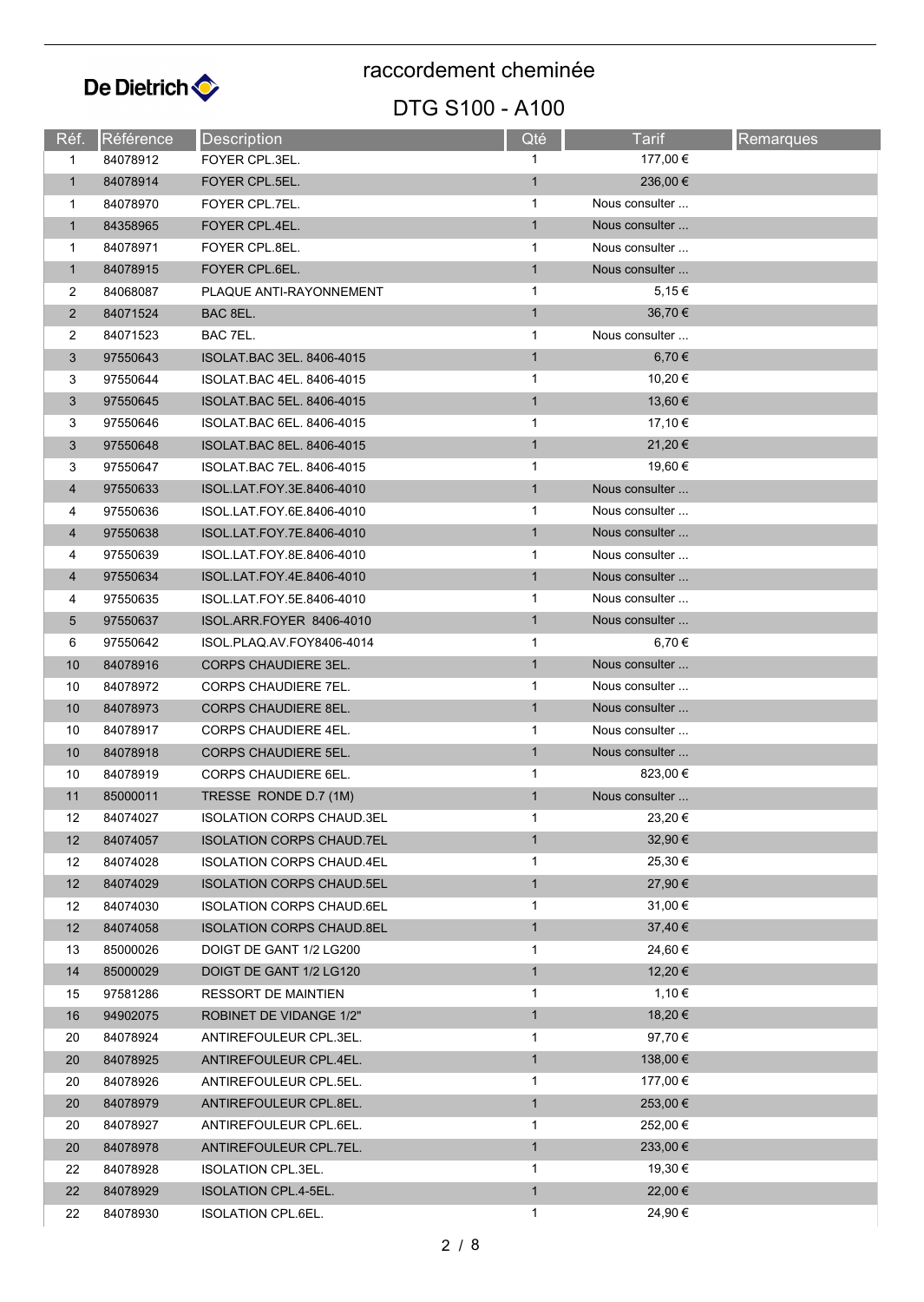

## DTG S100 - A100

| 22  | 84078980 | <b>ISOLATION CPL.7EL.</b>        | $\mathbf{1}$ | 43,70 €        |
|-----|----------|----------------------------------|--------------|----------------|
| 22  | 84078981 | ISOLATION CPL.8EL.               | 1            | 46,10 €        |
| 23  | 84078796 | KIT LONGERON +FIX.3-4-5EL        | $\mathbf{1}$ | 36,80 €        |
| 23  | 84078799 | KIT LONGERON + FIXAT.8EL.        | $\mathbf{1}$ | Nous consulter |
| 23  | 84078797 | KIT LONGERON + FIXAT.6EL.        | $\mathbf{1}$ | 39,40 €        |
| 23  | 84078798 | KIT LONGERON + FIXAT.7EL.        | $\mathbf{1}$ | 42,50 €        |
| 25  | 84068917 | TIGE ASSEMBLAGE CPL.             | $\mathbf{1}$ | 6,50 €         |
| 26  | 84078004 | <b>TRAVERSE ANTIREFOUL 3A8EL</b> | $\mathbf{1}$ | 11,10 €        |
| 26  | 84078070 | TRAVERSE ANTIREFOUL.7-8EL        | $\mathbf{1}$ | 11,70 €        |
| 27  | 84078923 | SUPPORT AVANT + FIXATION         | $\mathbf 1$  | 28,80 €        |
| 45  | 97581343 | <b>TIROIR BRUL.FU.3E84061513</b> | $\mathbf{1}$ | 98,40 €        |
| 45  | 97581348 | TIROIR BRUL FURIG 8E 8406        | 1            | 118,00 €       |
| 45  | 97581344 | <b>TIROIR BRUL.FU.4E84061513</b> | $\mathbf{1}$ | 107,00 €       |
| 45  | 97581346 | TIROIR BRUL.FU.6E84061513        | $\mathbf{1}$ | 114,00 €       |
| 45  | 97581347 | TIROIR BRUL.FURIG.7E.8406        | $\mathbf{1}$ | 126,00 €       |
| 45  | 97581345 | <b>TIROIR BRUL.FU.5E84061513</b> | $\mathbf{1}$ | 112,00 €       |
| 46  | 95360220 | PRISE DE PRESSION FURIGAS        | $\mathbf{1}$ | $3,30 \in$     |
| 48  | 95360221 | PRISE DE PRESSION                | 1            | 3,30€          |
| 100 | 84078842 | PLAQUE COTE GAUCHE 3A5 EL        | $\mathbf{1}$ | Nous consulter |
| 100 | 84078843 | PLAQUE COTE GAUCHE 6EL.          | 1            | Nous consulter |
| 100 | 84078845 | PLAQUE COTE GAUCHE 8EL.          | $\mathbf{1}$ | Nous consulter |
| 100 | 84078844 | PLAQUE COTE GAUCHE 7EL.          | $\mathbf{1}$ | Nous consulter |
| 101 | 84078846 | PLAQUE COTE DROIT 3A5 EL.        | $\mathbf{1}$ | Nous consulter |
| 101 | 84078849 | PLAQUE COTE DROIT 8EL.           | 1            | Nous consulter |
| 101 | 84078848 | PLAQUE COTE DROIT 7EL.           | $\mathbf{1}$ | Nous consulter |
| 101 | 84078847 | PLAQUE COTE DROIT 6EL.           | $\mathbf{1}$ | Nous consulter |
| 102 | 94820120 | <b>PENE</b>                      | $\mathbf{1}$ | 1,85€          |
| 104 | 84078809 | PORTE CPL.                       | $\mathbf{1}$ | Nous consulter |
| 105 | 94820110 | <b>GACHE</b>                     | $\mathbf{1}$ | 2,40€          |
| 106 | 84078850 | ENJOLIVEUR                       | 1            | Nous consulter |
| 107 | 84078811 | CHAPITEAU CPL.3 A 5EL.           | $\mathbf{1}$ | Nous consulter |
| 107 | 84078812 | CHAPITEAU CPL.6EL.               | $\mathbf{1}$ | Nous consulter |
| 107 | 84078813 | CHAPITEAU CPL.7EL.               | $\mathbf{1}$ | Nous consulter |
| 107 | 84078814 | CHAPITEAU CPL.8EL.               | 1            | Nous consulter |
| 109 | 84078839 | CARENAGE ARRIERE CPL.            | $\mathbf{1}$ | Nous consulter |
| 110 | 84078851 | PANNEAU ARRIERE 3 A 6EL.         | $\mathbf{1}$ | Nous consulter |
| 110 | 84078852 | PANNEAU ARRIERE 7-8 EL.          | $\mathbf{1}$ | Nous consulter |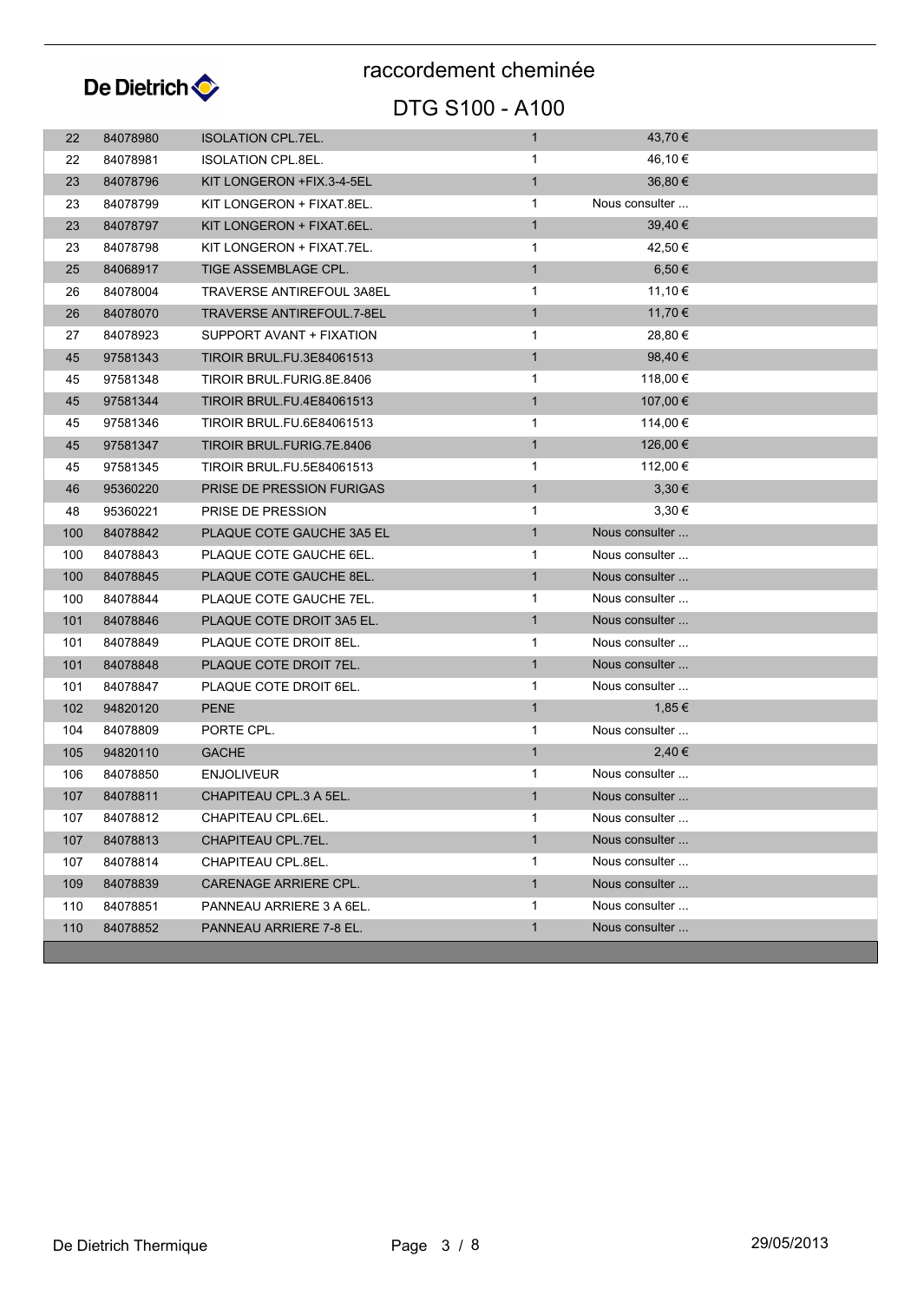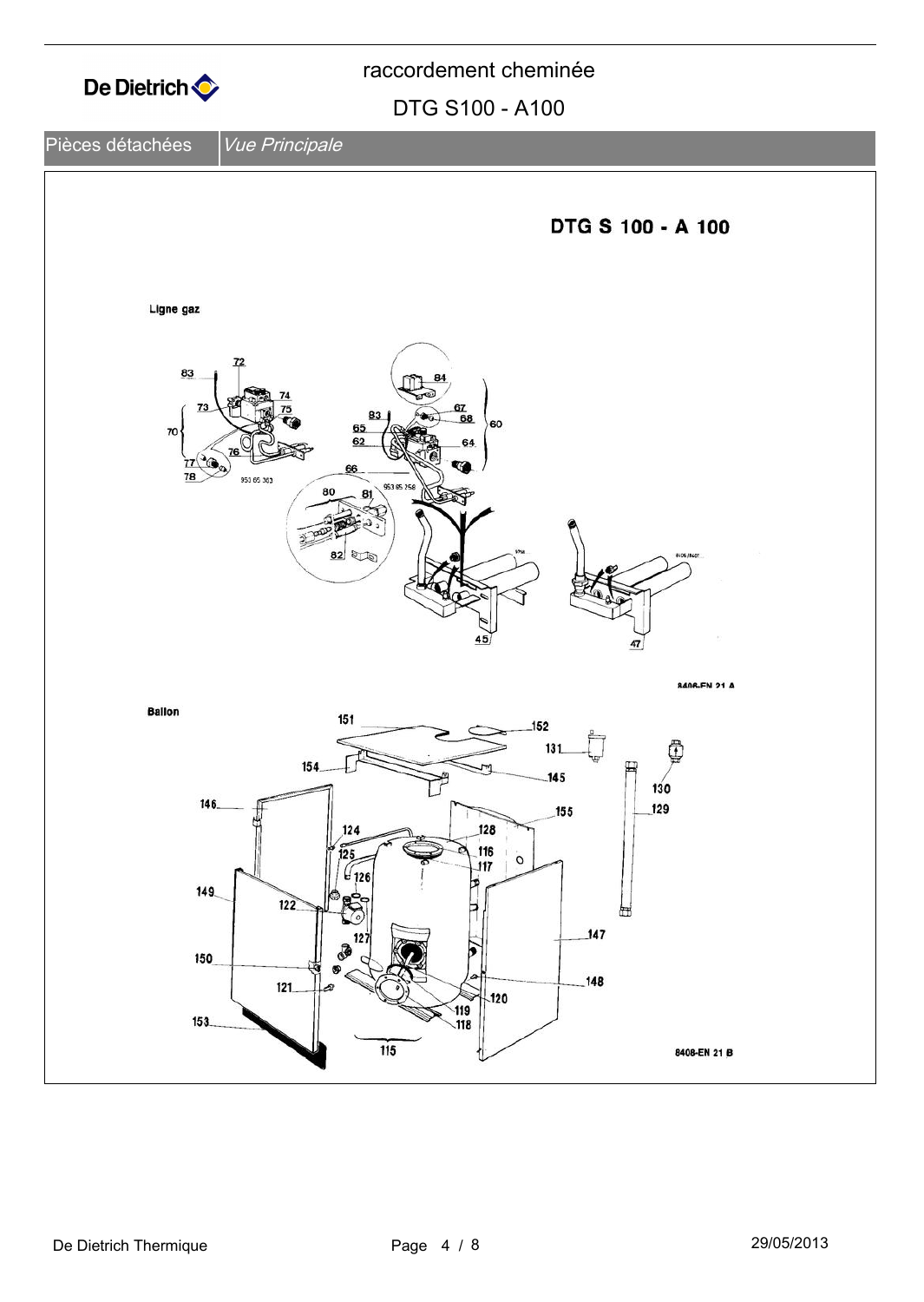

## DTG S100 - A100

| Réf.         | Référence | Description                               | Qté          | <b>Tarif</b>   | <b>Remarques</b> |
|--------------|-----------|-------------------------------------------|--------------|----------------|------------------|
| 0            | 84077700  | KIT CONVERS GN.3E FURIGAS                 | 1            | 20,10 €        |                  |
| $\mathbf 0$  | 84077701  | KIT CONVERS.GN.4E.FURIGAS                 | $\mathbf{1}$ | 19,30 €        |                  |
| 0            | 84077702  | KIT CONVERS.GN.5E.FURIGAS                 | $\mathbf{1}$ | 20,10 €        |                  |
| $\mathbf 0$  | 84077703  | KIT CONVERS.GN.6E.FURIGAS                 | $\mathbf{1}$ | 20,10 €        |                  |
| 0            | 84077704  | KIT CONVERS GN 3E POLIDO.                 | 1            | 20,70 €        |                  |
| $\mathbf{0}$ | 84077705  | KIT CONVERS GN.4E.POLIDO.                 | $\mathbf{1}$ | 20,70 €        |                  |
| 0            | 84077706  | KIT CONVERS GN.5E POLIDO.                 | $\mathbf{1}$ | Nous consulter |                  |
| $\mathbf 0$  | 84077707  | KIT CONVERS GN.6E.POLIDO.                 | $\mathbf{1}$ | 20,70 €        |                  |
| 0            | 84077724  | KIT CONV.BP.3EL.FURIGAS                   | $\mathbf 1$  | Nous consulter |                  |
| $\mathbf 0$  | 84077725  | KIT CONV.BP.4EL.FURIGAS                   | $\mathbf{1}$ | 23,40 €        |                  |
| 0            | 84077726  | KIT CONV.BP.5EL.FURIGAS                   | $\mathbf{1}$ | 23,40 €        |                  |
| $\mathbf 0$  | 84077727  | KIT CONV.BP.6EL.FURIGAS                   | $\mathbf{1}$ | 23,40 €        |                  |
| 0            | 84077728  | KIT CONV.BP.3EL.POLIDORO                  | 1            | 23,40 €        |                  |
| $\mathbf 0$  | 84077729  | KIT CONV.BP.4EL.POLIDORO                  | $\mathbf{1}$ | 23,40 €        |                  |
| 0            | 84077730  | KIT CONV.BP.5EL.POLIDORO                  | $\mathbf{1}$ | 23,40 €        |                  |
| 0            | 84077731  | KIT CONV.BP.6EL.POLIDORO                  | $\mathbf{1}$ | Nous consulter |                  |
| 45           | 97581343  | TIROIR BRUL.FU.3E84061513                 | 1            | 98,40 €        |                  |
| 45           | 97581348  | TIROIR BRUL.FURIG.8E.8406                 | $\mathbf{1}$ | 118,00 €       |                  |
| 45           | 97581344  | TIROIR BRUL.FU.4E84061513                 | $\mathbf{1}$ | 107,00 €       |                  |
| 45           | 97581345  | <b>TIROIR BRUL.FU.5E84061513</b>          | $\mathbf{1}$ | 112,00 €       |                  |
| 45           | 97581347  | TIROIR BRUL FURIG.7E.8406                 | 1            | 126,00 €       |                  |
| 45           | 97581346  | <b>TIROIR BRUL.FU.6E84061513</b>          | $\mathbf{1}$ | 114,00 €       |                  |
| 60           | 95365258  | VANNE GAZ SIT 1/2" 0820-052               | $\mathbf{1}$ | 201,00 €       |                  |
| 62           | 97549224  | <b>BRIDE COUDEE 1/2" SIT</b>              | $\mathbf{1}$ | 11,90 €        |                  |
| 64           | 84064819  | INTERRUPTEUR ALLUM.TRANSF                 | $\mathbf{1}$ | 45,80 €        |                  |
| 65           | 95365366  | JONCTION POUR BLOC SIT                    | $\mathbf{1}$ | 10,60 €        |                  |
| 66           | 84068956  | TUBE AL.VEILL.BLOC 0820-052               | $\mathbf{1}$ | 22,20 €        |                  |
| 67           | 95365379  | DOUILLE VANNE SIT 0994012                 | $\mathbf{1}$ | 2,40 €         |                  |
| 68           | 97580202  | <b>BICONE D6</b>                          | 1            | 2,40 €         |                  |
| 70           | 95365363  | VANNE GAZ SIT 1/2 S2 0810-156             | $\mathbf{1}$ | 263,00 €       |                  |
| 72           | 95365364  | <b>BRIDE EQUERRE 1/2"</b>                 | 1            | 11,00 €        |                  |
| 73           | 95365378  | <b>JOINT O-RING</b>                       | $\mathbf{1}$ | 2,05 €         |                  |
| 74           | 84064819  | <b>INTERRUPTEUR ALLUM.TRANSF</b>          | $\mathbf 1$  | 45,80 €        |                  |
| 75           | 95365366  | JONCTION POUR BLOC SIT                    | $\mathbf{1}$ | 10,60 €        |                  |
| 76           | 84068957  | TUBE AL VEILL BLOC ELETTR SIT S2 0810-156 | $\mathbf{1}$ | 23,40 €        |                  |
| 77           | 95365379  | DOUILLE VANNE SIT 0994012                 | $\mathbf{1}$ | 2,40€          |                  |
| 78           | 97580202  | BICONE D6                                 | $\mathbf{1}$ | 2,40€          |                  |
| 80           | 84068941  | VEILLEUSE CPL.                            | $\mathbf{1}$ | 59,50 €        |                  |
| 81           | 95332801  | ELECTRODE ALLUMAGE                        | $\mathbf{1}$ | $6,60 \in$     |                  |
| 82           | 84068984  | <b>THERMOCOUPLE</b>                       | $\mathbf{1}$ | 32,70 €        |                  |
| 83           | 84064706  | THERMOSTAT LIMITEUR CABLE                 | $\mathbf{1}$ | 48,80 €        |                  |
| 84           | 97753832  | TRANSFORMAT.ALLUM.7820003                 | $\mathbf{1}$ | 27,30 €        |                  |
| 84           | 84064820  | ALLUMEUR ANSTOSS CPL.                     | 1            | 27,30 €        |                  |
| 115          | 84088948  | <b>BALLON 130L. H100</b>                  | $\mathbf{1}$ | Nous consulter |                  |
| 116          | 84088950  | <b>TAMPON VISITE SUPERIEUR</b>            | $\mathbf{1}$ | 47,30 €        |                  |
| 117          | 97550182  | JOINT DE TAMPON                           | $\mathbf{1}$ | 9,15€          |                  |
| 118          | 84088910  | <b>TAMPON VISITE CPL.</b>                 | 1            | Nous consulter |                  |
| 119          | 97865220  | JOINT CORPS CHAUF CH.EAU                  | $\mathbf{1}$ | $9,90 \in$     |                  |
| 120          | 97581442  | ANODE EN MAGNESIUM                        | $\mathbf{1}$ | 27,10 €        |                  |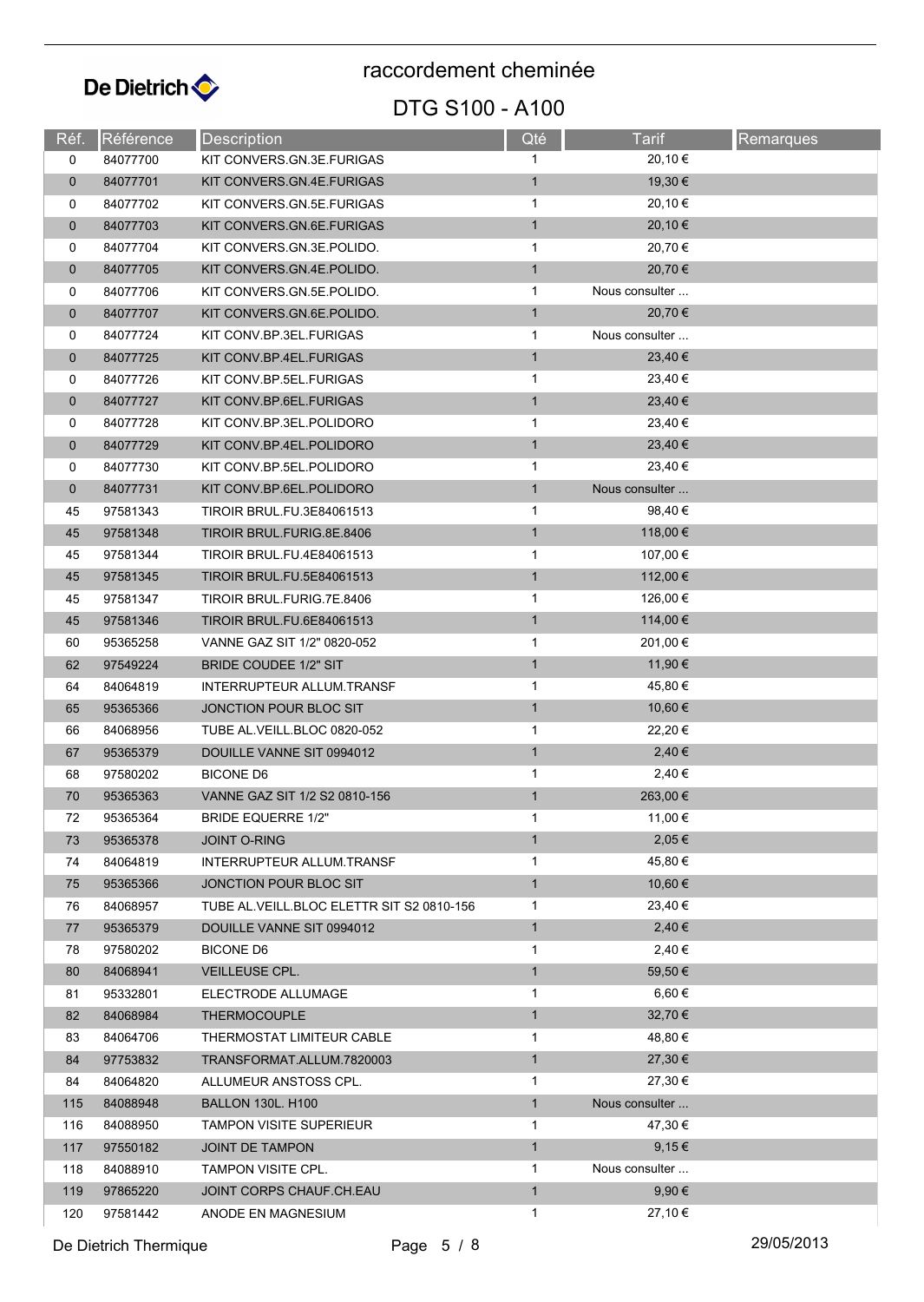

### DTG S100 - A100

| 121 | 94902075 | <b>ROBINET DE VIDANGE 1/2"</b>      | $\mathbf{1}$ | 18,20 €        |  |
|-----|----------|-------------------------------------|--------------|----------------|--|
| 122 | 95132290 | CIRCULATEUR UPS 20-50 130           |              | 184,00 €       |  |
| 124 | 94918129 | PURGEUR AIR A VOLANT 1/4"           | $\mathbf{1}$ | 4,10€          |  |
| 125 | 94914297 | CLAP ANT THERMOSIPH R3/4"           | $\mathbf{1}$ | Nous consulter |  |
| 126 | 95013108 | JOINT D25X43X3 8436-4003            | 1            | 2,05€          |  |
| 127 | 95013109 | JOINT EPDM D.38 X 27 X 2            | 1            | 1,85 €         |  |
| 128 | 84088949 | <b>ISOLATION BALLON CPL.</b>        | $\mathbf{1}$ | 71,80 €        |  |
| 129 | 84088923 | <b>FLEXIBLE + UNION</b>             |              | 50,10 €        |  |
| 130 | 94914285 | <b>CLAPET ANTITHERMOSIPHON 3/4"</b> | $\mathbf{1}$ | 32,90 €        |  |
| 131 | 85000023 | PURGEUR AIR AUTOMAT.3/8"            | 1            | 20,10 €        |  |
| 145 | 84088828 | <b>TRAVERSE SUPER.+ FIXATION</b>    | $\mathbf{1}$ | Nous consulter |  |
| 146 | 84088830 | PLAQUE DE COTE GAUCHE CPL           | 1            | Nous consulter |  |
| 147 | 84088831 | PLAQUE DE COTE DROIT CPL.           | $\mathbf{1}$ | Nous consulter |  |
| 148 | 94820120 | <b>PENE</b>                         |              | 1.85 €         |  |
| 149 | 84088832 | PORTE BALLON CPL.                   | $\mathbf{1}$ | Nous consulter |  |
| 151 | 84088833 | CHAPITEAU CPL.                      | 1            | Nous consulter |  |
| 152 | 84060527 | <b>OBTURATEUR PEINT</b>             | $\mathbf{1}$ | Nous consulter |  |
| 153 | 84080518 | <b>ENJOLIVEUR PEINT</b>             | $\mathbf{1}$ | Nous consulter |  |
| 154 | 84088829 | SUPPORT DE TABLEAU CPL.             | $\mathbf{1}$ | Nous consulter |  |
| 155 | 84368807 | PANNEAU ARRIERE COMPLET             | 1            | Nous consulter |  |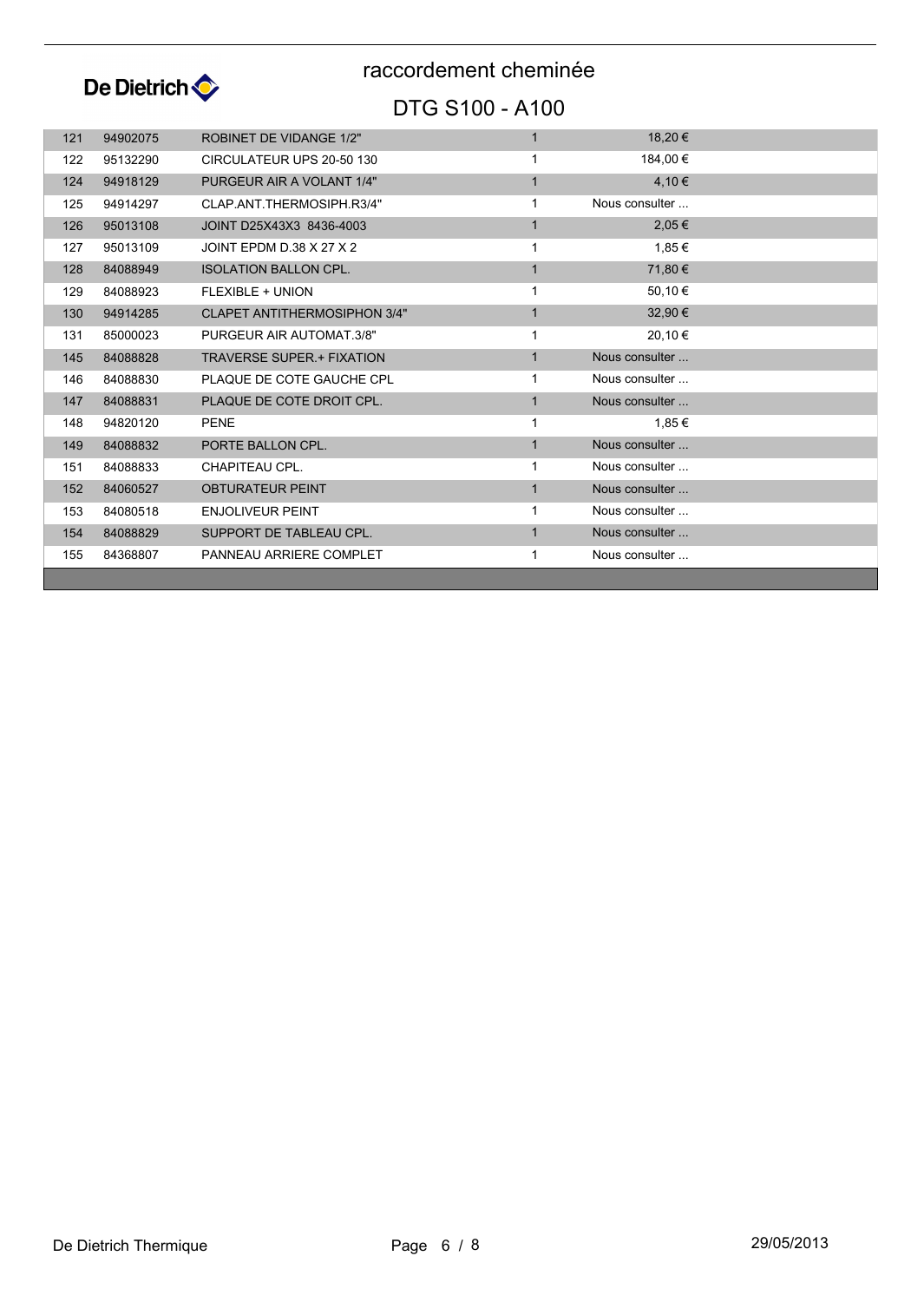